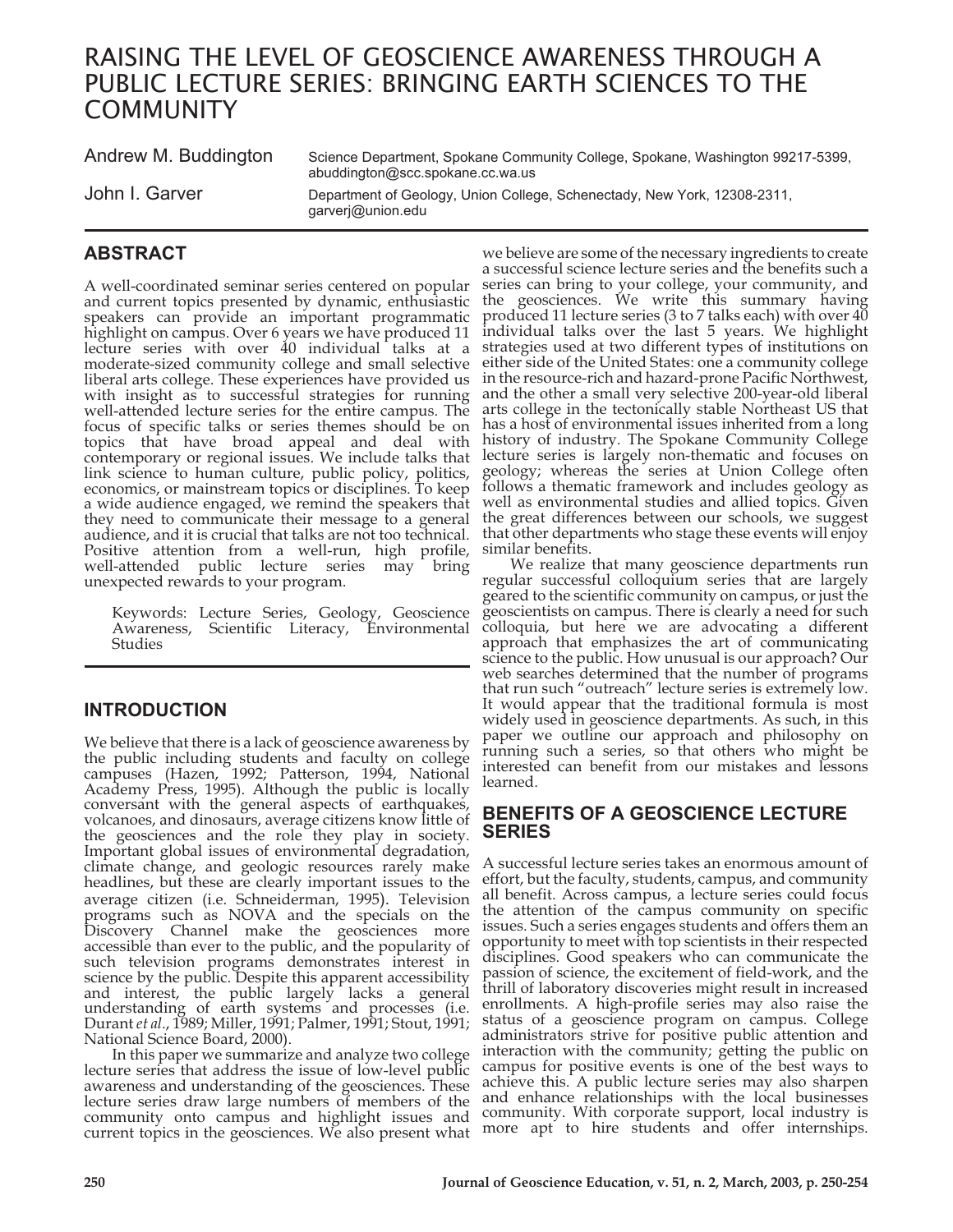Companies want to sponsor such a series because a Northwest. Here the audience learned about the modest expenditure can bring improved community discovery as well as the political and cultural opposition relations. Finally, an earth science lecture series offers a to the research. Establishing a direct link behind the wonderful opportunity for professional stimulation. Interacting with top scientists brings significant personal professional rewards for both faculty and students. Experiencing the wide-ranging disciplines of study and research may stimulate new ways to view our research and teaching.

### **INGREDIENTS FOR A SUCCESSFUL SERIES**

For five years we have held large campus-wide seminar series to highlight either geology or environmental studies. In putting these programs together, we independently came up with a number of guidelines that we use to assure that the series is well received by the campus and local community. Some of the points we review below seem obvious, but it is remarkable how often lectures fail to capture and hold a regular audience. Overall, it is important that the series is well organized and clearly laid out with fixed dates, times, and informative talk titles. We have found that there are several crucial factors that ultimately contribute to the success or failure of a public lecture series: (1) popular topics with broad appeal, (2) dynamic and enthusiastic speakers, (3) widespread campus and community promotion, and (4) organization. With this seemingly simple recipe, a successful well-attended geoscience presentation can be achieved. Here we briefly comment on each point.

**A Series with Broad Appeal -** Exciting popular topics make a program successful. Our series have had a range of topics from catastrophic geologic events such as volcanic hazards, giant earthquakes, and massive floods to the origin of life, and snowball Earth. What may be interesting to you as a geoscientist may be very dull to the public. Regardless of the speaker's charisma, a talk on a complicated highly technical subject may not hold the interest of a general audience if not presented in a simple, understandable manner. Topics of local interest can be very successful because the topic may directly touch the lives of local residents. Consider topics such as wetlands, lakes, groundwater contamination, hurricanes, flooding, seismic activity, mining, petroleum exploration, radon, to name a few (see Lindholm, 1980 for other examples).

We also try to include talks that link science to human culture, public policy, politics, economics, or other mainstream disciplines. At Union College, we found that a mix of topics under a broad theme attracts a broader audience and gives students unique perspectives on a central theme. For example, a series entitled *Water and the Law* included a talk by a lawyer featured in "A Civil Action" who presented the legal aspects behind the Woburn MA, groundwater contamination case. His talk included how he had worked with geologists, and how the geology and the science behind groundwater were relevant to the case. For a series on *Lakes and Environmental Change,* a talk focused on the Lake Champlain basin, but showed artifacts imaged by side-scan sonar. These artifacts included the missing boat of Benedict Arnold from the Revolutionary war, and the audience could clearly see the importance of the work in the context of American history. A final example is the politics revolving around the discovery of the Kennewick Man in the Pacific

science and the human culture is important because for some, this is the first time they will see a connection of their own interests to science.

**Multi-component Thematic Series -** Another successful strategy is to present a series of similar topics or themes, as briefly mentioned above. A series theme allows linkage of seemingly unrelated topics and ties together different ideas surrounding multifaceted problems: ideal for an environmental studies program. A well-crafted and timely theme will almost automatically promote itself to the media. A series with an informal "mission statement" is easier to promote to the media and easier to explain to the speakers. It is good to get this mission statement to the speakers early so they have time to adjust the content and direction of their talk. The approach here is somewhat different to how series are typically arranged in geoscience departments because we first determine the program theme and then find appropriate speakers.

At Spokane Community College we used a similar approach to address water quality issues in the Coeur d'Alene watershed. For this complex topic, we put together a panel discussion of professionals, scientists and governmental agency representatives from the many interests involved. Included on the panel was a biologist representing the local Coeur d'Alene tribe. We tried to give the panel balance, so the public could get exposure to all sides of the complicated scientific and social aspects of this complicated issue.

**Media Contact and Advertisement -** Once the program is arranged, the success of our series depends on proper advertising, public relations, and media coverage. Direct mailing of the series contents and press releases are crucial, and it is easiest to coordinate these actions with the campus public relations office. Press releases allow the series lineup to be published in the "Community Notes" or "Public Lectures" section of local and regional newspapers. When appropriate, we submit press releases for individual talks two days before the event to facilitate media coverage. If reporters do show up, we make sure that they have time alone with the speaker. For a speaker on the geochemistry of sediments in the soon-to-be-dredged Hudson River (NY), we coordinated post-talk press releases as well as interviews with the speaker. This took considerable coordination, as three TV stations and two newspapers covered the lecture because it came on the heels of a controversial EPA decision about dredging. Posters for the series are critical especially if they can be hung for the duration of the event (a month of more).

A lead time of one month seems to be enough time to adequately promote an upcoming series. Over time we have developed mailing lists that target regional colleges and universities as well as governmental agencies, high school districts, high school science teachers, and individuals in the community. Announcements for flyers are written for the public, our principal target audience. These flyers have simple, short, and enticing abstracts. We fax announcements to the local radio and television stations as well as newspapers. Before the event, we offer interviews to the local talk radio stations if the topics are of specific global or regional interest.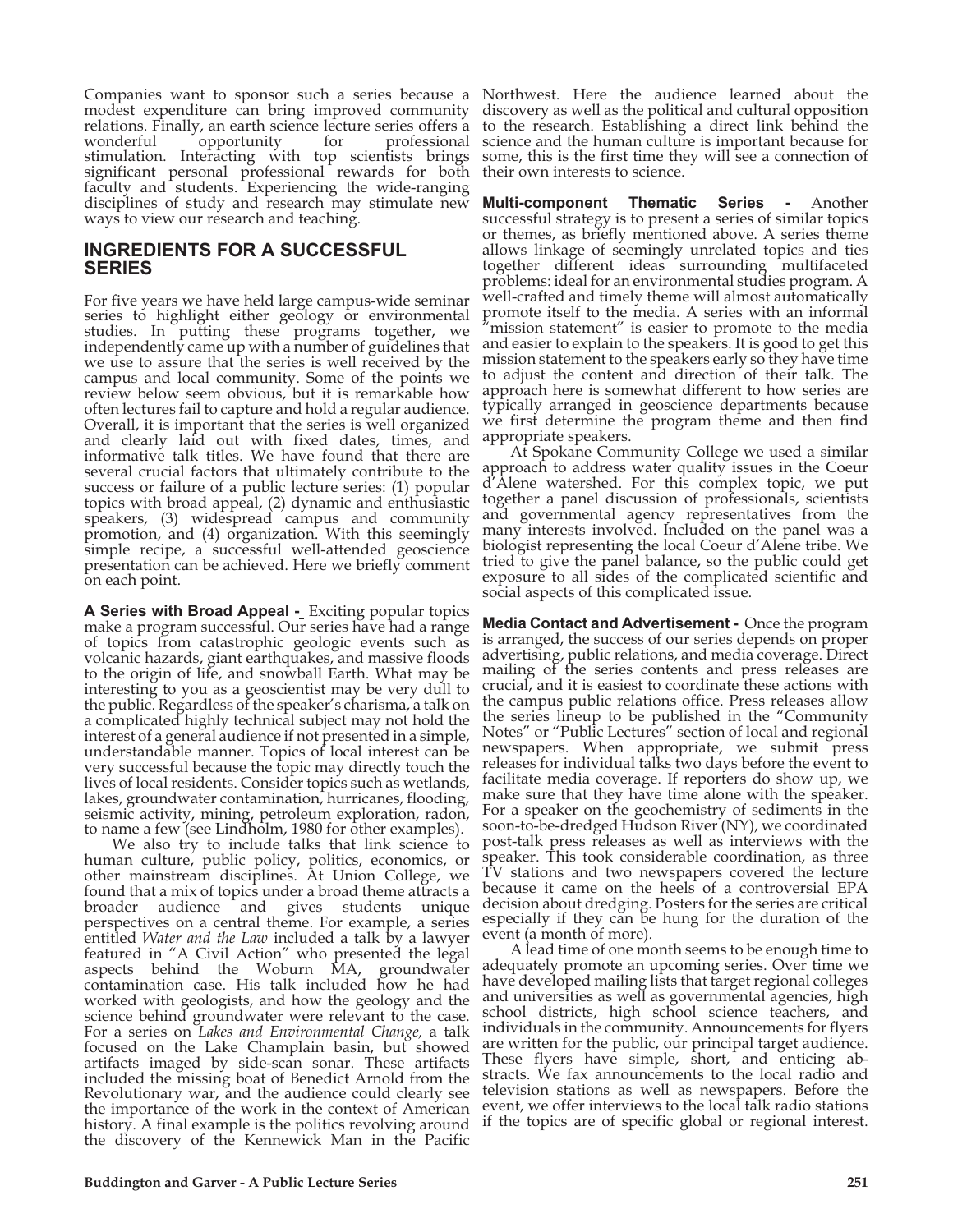Finally, we create web pages for the lecture series with the series schedule and other details.

**Links to Courses -** We have had better success drawing an audience from the local community and less success with our own students. Several approaches seem to draw in some of our students. One is to tie the series or individual lectures to concurrent courses. We commonly find that speakers are more than willing to talk to a class during the day. At SCC, a talk on the 1991 eruption of Mount Pinatubo was organized to coincide with a Natural Disasters course offered on campus. Prior to the evening lecture, the speaker gave an afternoon presentation directly to the class on volcanic hazards and public awareness. At Union, the series *Water and the Law* was either required or strongly recommended to students who at the time were taking a course in either *Groundwater Hydrology* or *Environmental Politics.*

**Information for the Speaker** - Dynamic, enthusiastic speakers are what we want to ensure that the series will succeed. We make it clear to each speaker that they need to lecture to an audience that includes non-scientists; we refer to them as the "Nova" or "National Geographic" crowd. The ability of the speakers to reach the right level is absolutely crucial to the success of a program. We remind the speakers that they need to communicate their message to an audience with no expertise or knowledge in the subject area. All too often colloquium talks in science are so technical that even the students in the discipline are quickly lost, and as a result these students stop showing up to talks. In our experience, some speakers are better than others at delivering a simple message, and for many this approach might require new slides, overheads, etc. If the speakers and topics are not consistently interesting and entertaining, we expect our numbers to drop. Naturally, it is sometimes difficult to predict how a speaker will do, but it is crucial to inform them about the nature of the series and typical audience level.

**Getting Established -** We started small and through time our programs grew and developed a regular "base" audience. This base audience has been a good source for series-promotion in the community. For one early series at SCC, we began the season off with a presentation on the local aquifer and some of the controversial issues regarding the future of the aquifer. Because of the significant local interest in this topic, the crowd was large and a number of people that attended continued to seek out such forums. A base audience of the general public is essential to future success, and initial high-profile geologic topics, if well promoted, consistently bring the public back to campus.

**Honorarium, Funding, and Audience Discussion -** It is important to provide an opportunity for the audience to meet the speaker and a reception following the talk seems to work best. Many in the audience have comments that they are not willing to ask during a question period following the talk, and many just want to share experiences. After a talk by a noted paleontologist at SCC, a number of young children used the post-talk gathering to collect autographs. As a rule, we provide the speaker with an honorarium and cover all expenses, which obviously vary from speaker to speaker.

Funding for these series can be obtained though departmental funds or financial sponsorship from local industry. Expenses for a speaker series include transportation and lodging, expenses, an honorarium, pre- or post-lecture dinner with fellow faculty, announcement flyers, and mailing costs. A series of four to six lectures per year can be done on a budget of \$2000 to \$4000 (US). At SCC, the idea is pitched to local mining exploration companies as well as geo-environmental engineering firms. These companies want a return on their investment, so it is made clear to them that we promote the company on the lecture programs and at the evening introductions. At SCC, a "sponsor's board" is posted at the entrance to the auditorium, and the support is acknowledged at the start of each talk. Sponsor names are also posted on the series web page. In the Spokane area, many companies seem more than willing to contribute \$200 to \$500 per year.

## **TWO MODELS OF SUCCESS**

The "Geology Lecture Series" at Spokane Community College. Spokane Community College, established in 1963, is located in Spokane, Washington, and is one of five regional colleges in the eastern Washington area. Spokane is a moderately sized city with a population of approximately 275,000, and the 12 month student population at SCC is c. 12,400. The Geology Lecture Series at SCC started in February of 1996 and has offered on average, four talks per year since its inception. Each lecture is free and open to the public and campus community.

The purpose for creating the series at SCC was to focus campus attention on the geological sciences, a discipline that had been underrepresented with respect to the campus liberal arts curriculum. The lecture series was conceived as a tool for drawing the attention of students, counselors, and the administration to the importance of the geological sciences. To develop a viable funding base, a regional manager of a large exploration company was approached with the idea of a sponsorship of a geology lecture series. We soon had seven local companies who had agreed to contribute a combined total of \$2,000.00. Since the initiation of this series, most of the funding has come from private sponsorship along with support from the SCC Student

Activities Council.<br>Our first year focused on disaster-related topics: great earthquakes in the Pacific Northwest; volcanic hazards of the Cascades, the Missoula floods, and mass extinctions. The first presentation on earthquakes drew an audience of close to 125 people, and by the final talk in the series we had an audience of ~200. Several years later, the Geology Lecture Series averaged approximately 300 people per lecture with about 50% of the audience from the community (see Table 1). Over the last five years the series has focused on a diverse range of earth science topics and has not been thematic. In general we have found that a non-thematic approach has worked exceptionally well for our college. In part, we subscribe the success to the diverse population and its interests throughout the Spokane area. Since inception we have seen a significant drop in mining-related sponsors and an increase in geo-environmental sponsors.

In summary, the Spokane Community College Geology Lecture series has continued to grow in popularity with both the general public and college students because we have offered a diverse array of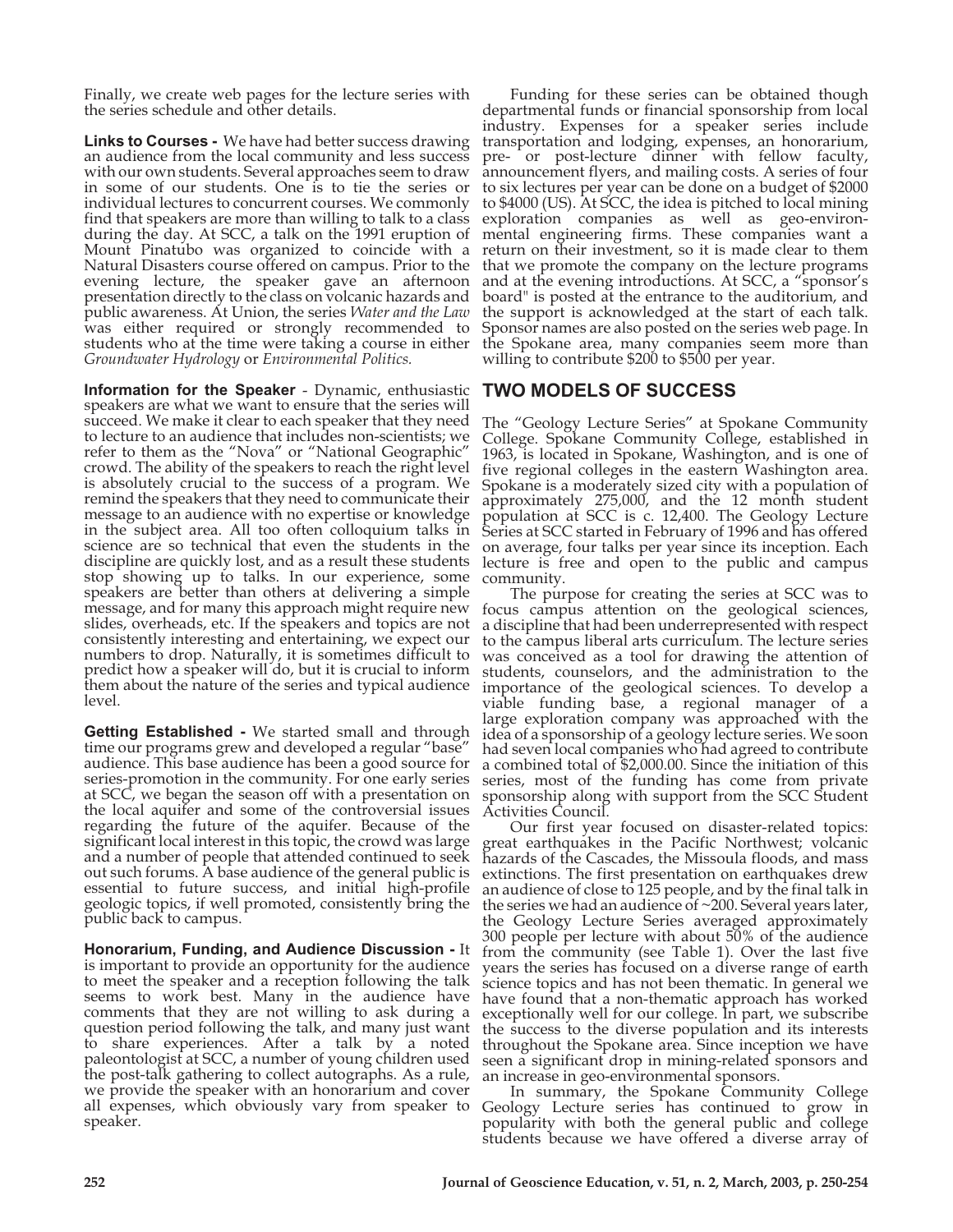|                                   | 1995-96        | 1996-97        | 1997-98   | 1998-99   | 1999-00   | 2000-2001      |
|-----------------------------------|----------------|----------------|-----------|-----------|-----------|----------------|
| number of<br>talks                | $\overline{4}$ | $\overline{4}$ | 5         | 5         | 4         | $\overline{4}$ |
| average<br>attendance<br>per talk | 175-200        | 225            | 250       | 250-300   | 250-300   | 300            |
| % general<br>public               | 35-40          | 40-45          | 45-50     | 45-55     | $50 - 55$ | 50-55          |
| % students                        | 45-50          | $35 - 45$      | 35-45     | $35 - 45$ | 35-45     | 40-45          |
| $\%$<br>faculty/staff             | $5 - 10$       | $10 - 15$      | $10 - 15$ | $10 - 15$ | $10 - 15$ | $5 - 10$       |
| sponsors                          | 7              | 9              | 8         | 11        | 10        | 9              |
| program<br>budget                 | \$2250         | \$2300         | \$2750    | \$3100    | \$2600    | \$2050         |

#### **Table 1. Summary of the Geology Lecture Series, Spokane Community College**

1) KILLER LAKES OF CAMEROON, WEST AFRICA - Dr. C. Stager 2) BACTERIAL ECOLOGY: FROM OCEANIC DEPTHS TO BALLSTON LAKE – Dr. P. Tobiessen 3) THE EVOLUTION AND SEDIMENTARY RECORD OF LAKE CHAMPLAIN, VERMONT - Dr. P. Manley 4) RECORDS OF CLIMATIC CHANGE FROM LAKES IN THE CARIBBEAN REGION AND IMPLICATIONS FOR HUMAN CULTURE - Dr. J. Curtis 5) PALEOCLIMATOLOGY OF THE TROPICAL ANDES: THE RECORD FROM LAKE TITICACA (PERU/BOLIVIA) - Dr. G. O. Seltzer 6) MERCURY CYCLING IN LAKES - Dr. E. A. Henry 7) SEDIMENT RECORD OF BALLSTON LAKE AS AN ARCHIVE OF WATER QUALITY - Dr. P. T. Gremillion

#### **Table 2. A example of Thematic Series: "Lakes and Environmental Change" at Union College.**

exciting and relevant geoscience topics. We have maintained a healthy sponsorship-funded budget and continue to actively promote the series through a wide variety of media, thus maintaining our dedicated base audience as well as continuing to reach out to the Spokane community.

The "Winter Seminar Series" at Union College. Union College is a small private liberal arts college in Schenectady (NY), which has a population of c. 62,000 and a campus community of 2,100 students. Union College was founded in 1795 and has since established strength in science and engineering. In collaboration with the Geology Department at Union College, the Environmental Studies Program has launched five Winter Seminar Series in the past five years. These have been hosted in the evenings, generally on a set day of the intense controversy associated with proposed dredging

week. The centerpiece of the campus is the 140-yr-old Nott Memorial, a recently restored sixteen-sided stone building. We hold the seminar series in this building, which is not only a historical landmark, but is a well-know icon in the Capital district. This choice of venue helps raise the profile of the series, but creates some scheduling and security issues. Funding for the series has been derived from the ES operating budget, with occasional help from the administration for honoraria associated with high-profile speakers. These thematic series have included the following topics:

[A] Global Climate Change. This first series included a number of Union faculty speakers who discussed the biology, geology, physics, economics and politics of global climate change. We chose this topic in the winter of 1997 because the Kyoto Protocol was fresh in people's minds, and it was an El Niño year. The total attendance at this series was only about 160 people. [B] Water and the Law. This series included three lectures aimed at exploring subsurface and surface water law and water rights. Speakers covered not only law, but also the science of groundwater, contamination, and land use practices. The lead off for this series was the lawyer behind the then-released "A Civil Action" who spoke to a capacity crowd. The total attendance at this series was approximately 700. [C] Lakes and Environmental Change. This series included seven speakers who covered topics such as the collapse of the Mayan civilization, the discovery of a sunken gunboat in Lake Champlain, and chemical stratification in Lake Nyos in Africa. As lakes are important for recreation in Upstate NY, this series had obvious regional appeal (see Table 2). The total attendance at this series was approximately 450. [D] The Adirondacks. This series featured five programs with a focus on the politics, geology, natural setting, and arts of the Adirondack Mountains. The total attendance at this series was approximately 650. This series was produced in collaboration with the non-profit Association for the Protection of the Adirondacks. [E] The Hudson River. This series featured six evening programs on the natural history, science, and culture surrounding the Hudson. The series coincided with